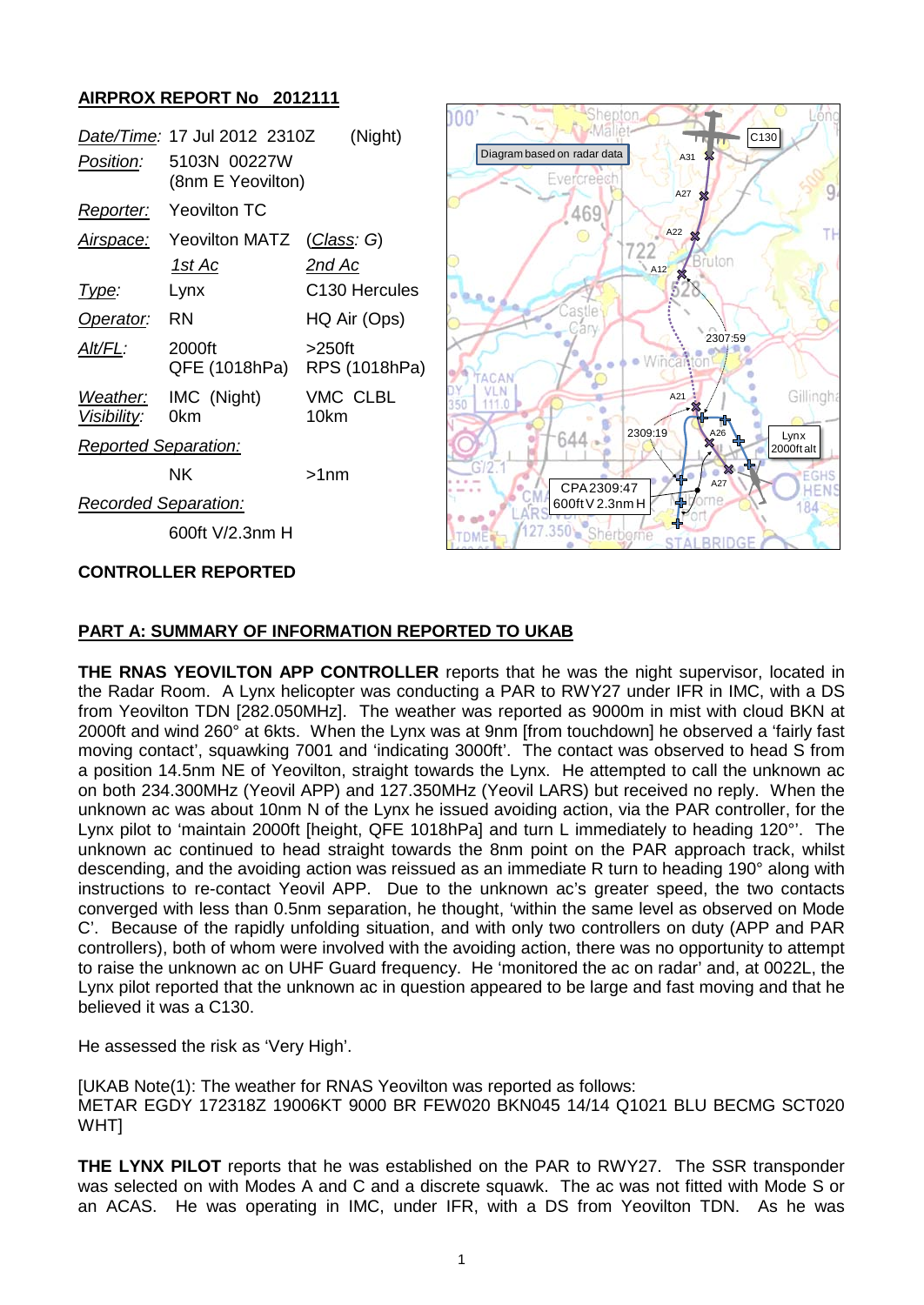approaching the initial descent point at altitude 2000ft [QNH 1018hPa], TDN issued avoiding action turns, initially on to heading 120° and then on to heading 190°, against unknown traffic N of him, tracking S at a similar height. The traffic was tracking through the Yeovilton MATZ stub but was not in RT contact with Yeovilton. He was transferred back to Yeovilton APP, on a DS, as the TDN controller lost radar contact but APP was unable to maintain 3nm separation. Shortly thereafter, he was advised that the conflicting traffic had cleared to the SE.

He assessed the severity of the occurrence as 'High'.

[UKAB Note(2): In a subsequent conversation with the Lynx pilot he stated that he was instructing a student crew, whilst seated in the rear of the ac. Following the TI calls he donned his NVG in an attempt to gain visual contact with the conflicting traffic but was unable to do so as he was in IMC.]

**THE LYNX SQUADRON DUTY AUTHORISER** reports he had noted that 2 x C130 were booked in to Night Rotary Region (NRR) 2 but with no route details. A NOTAM detailed entry timings for the 2 x C130 but they took the form of a block booking of 7 NRRs, all with the same entry time. He checked the Centralised Aviation Data Service (CADS) and noted that the 2 x C130 were shown as routeing from their home base to the Salisbury Plain Training Area (SPTA) but with no further route detail. The C130 Sqn was contacted but he was informed that the crews were not available as they were not yet on duty for their planned night flying. Additionally, he was informed that the C130 Sqn blockbooked areas, with the final decision on routeing being made on the evening of the sortie.

**THE C130 PILOT** reports that he spoke with the Lynx crew by phone after the incident. It was agreed that safety of flight had not been compromised and therefore he did not feel obliged to submit an Airprox. He was informed some weeks later, after his return from Operations, that a controller Airprox had been filed and he then submitted the information he could recall through the Station FSO.

**THE BRIZE NORTON STATION FSO** reports the following, made after consultation with the Hercules crew and agreed 'by a representative' of the crew as an accurate reflection of events.

The [C130] crew were conducting low-level NVG training on a sortie that included operations over a number of 'dummy DZs', operating autonomously under VFR and IFR, using NVG, with the ac navigation and 'Grime' lights selected on. The SSR transponder was selected on with Modes A, C and S; the ac was fitted with TCAS and the RPS was set [1018hPa]. An approach reference for one of the DZs was located approximately 6.5nm E of Yeovilton, underneath the E [MATZ stub], with the DZ itself located approximately 1.5km W of the village of Stalbridge [10nm ESE of Yeovilton]. The crew planned to fly to the DZ at low-level [250ft MSD], transiting underneath the E'ly Yeovilton MATZ stub as they did so. They approached from the NE, through intermittently marginal Wx conditions. The Lynx helicopter was seen in the crew's L 11 o'clock at a range estimated at 4-5nm, they thought; however, at a position under the Yeovilton E'ly MATZ stub, the Wx deteriorated below minima and the ac captain executed a low-level Wx abort, iaw SOPs, which took them through the MATZ stub. The crew maintained visual contact with the Lynx helicopter during the Wx abort, which moved from the L 11 o'clock to the L 10 o'clock position and appeared to turn away from their track, they thought. Although the crew noted the proximity of the Yeovilton MATZ, they believed that the A/D was closed and that the MATZ was therefore inactive. Hence they did not attempt to establish RT contact with any Yeovilton agency. The crew also reported that TCAS was fitted but was 'working only intermittently' during the sortie and was not operating at the time of the incident. The crew did not perceive this event as an Airprox.

The Brize Norton Station FSO commented that this event raised a number of concerns and that investigation was ongoing. It was unclear why the crew thought the airfield would be inactive; the BINA entry is unambiguous on this point. The intermittent nature of the TCAS serviceability was also under investigation. The crew's perception of severity had been changed from the original submission of 'High' to one of 'Low', in order to reflect that the crew did not at any stage perceive this event as an Airprox.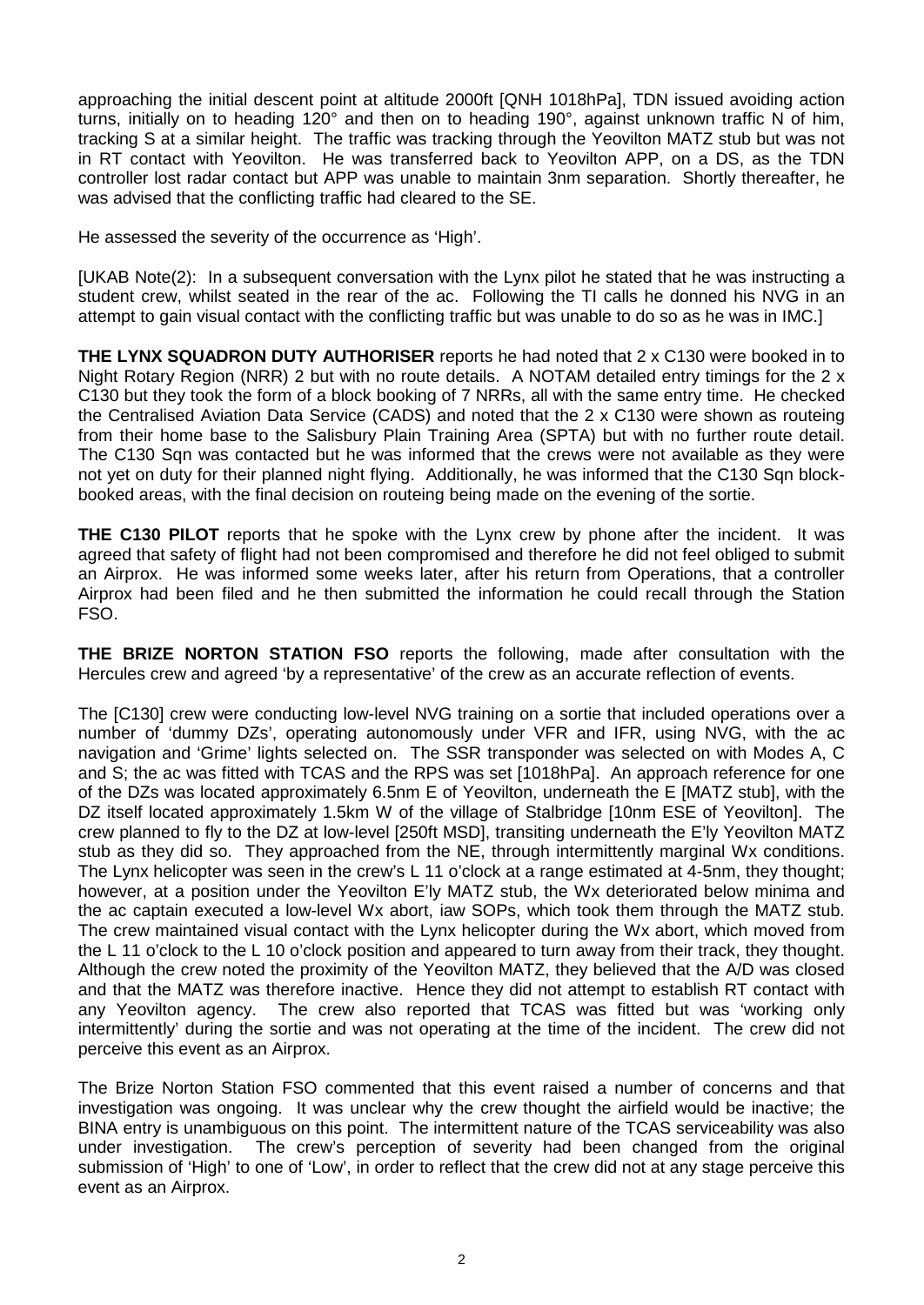The Brize Norton Station FSO further commented on why the C130 crew believed Yeovilton A/D to be shut. Yeovilton routinely closed at the end of the normal working day and reopened at a later time to cater for night flying and it would appear that the co-pilot phoned the station during this hiatus. It was further established that Yeovilton regularly operates night flying on 3 nights per week and, while they get the details of other flying activity that may affect them they do not, as a matter of course, promulgate their own flying activity. They would, however, expect ac transiting in their vicinity to contact them.

**THE RNAS YEOVILTON DSATCO** reports that, based on the findings of the RAF Brize Norton investigation there was no further action required to resolve this matter. Essentially, the C130 crew assumed that Yeovilton was closed and flew through the MATZ without clearance. Having seen the Lynx, the C130 crew remained visual at all times and were content that there was no risk of collision. However, they subsequently did not contact Yeovilton ATC, which was a cause for concern.

**HQ NAVY COMMAND** comments that it was disappointing to see that an assumption was made that Yeovilton was closed and therefore no attempt was made to call the unit when flying in such close proximity. This was fundamentally flawed and resulted in an infringement of the MATZ whilst stationbased traffic was conducting an IFR recovery in IMC under a DS. Yeovilton routinely conduct Night Flying every Monday, Tuesday and Wednesday with Thursday used as a reserve night. This Airprox occurred on a Tuesday and the default assumption should have been that the airfield would be open. C130s have been operating in this area for many years and in my own experience of several tours at Yeovilton they have normally called on the ICF to alert the unit of their position. Had that been done on this occasion, the Airprox is unlikely to have occurred. It is understood that the C130 procedures have been reviewed and the correct NOTAM and CADS action has now been resumed. Several barriers to safety failed on this occasion, including an intermittent unserviceability to TCAS; notwithstanding the recorded separation achieved, this incident has served to highlight these failings.

**HQ AIR (OPS)** commented that they echo the concerns of the RAF Brize Norton SFSO and hoped that the Occurrence Safety Investigation (OSI) made recommendations that would prevent a repeat of this situation. In addition, it was disappointing to note that, although the Lynx Sqn Authoriser tried to use CADS to highlight any possible conflicts, the lack of detail on the Hercules task meant this barrier to MAC was not effective in this case.

## **PART B:** SUMMARY OF THE BOARD'S DISCUSSIONS

Information available included a report from the pilot of one ac and an 'agreed narrative' from the pilot of the other, radar video recordings, reports from the air traffic controllers involved and reports from the appropriate ATC and operating authorities.

The Board first considered the degree of pre-flight coordination between RAF Brize Norton and RNAS Yeovilton. It was established that previous coordination had been achieved by a NOTAM, in this case the C130 Sqn, detailing the planned route Way Points (WPs) with location and timing. However, the constraints of the NOTAM required the C130 crew to fly the route to within ±5nm of the planned track and to within ±15mins of each planned WP arrival time. It was felt that this imposed an onerous degree of restraint to the requirement to achieve effective operational training; indeed a degree of restraint that prevented effective operational training in many instances. Additionally, other airspace users were often confronted with a NOTAM consisting of dozens of WPs, along with their associated data, against which it was often impractical to achieve deconfliction. Consequently, it was decided to undertake a one year trial whereby C130 crews would submit an area NOTAM, with entry and exit times to low flying areas, rather than a specific route. The Board agreed that whilst this undoubtedly increased flexibility for the C130 crews, to a large degree it removed any effective deconfliction from within the areas. The Military Low Flying Advisor commented that deconfliction had now reverted to the previous NOTAM system pending a review of procedure. It was also noted that at least 2 opportunities to achieve additional deconfliction had been missed and that personnel from both RAF Brize Norton and RNAS Yeovilton had attempted to coordinate with the other, to no